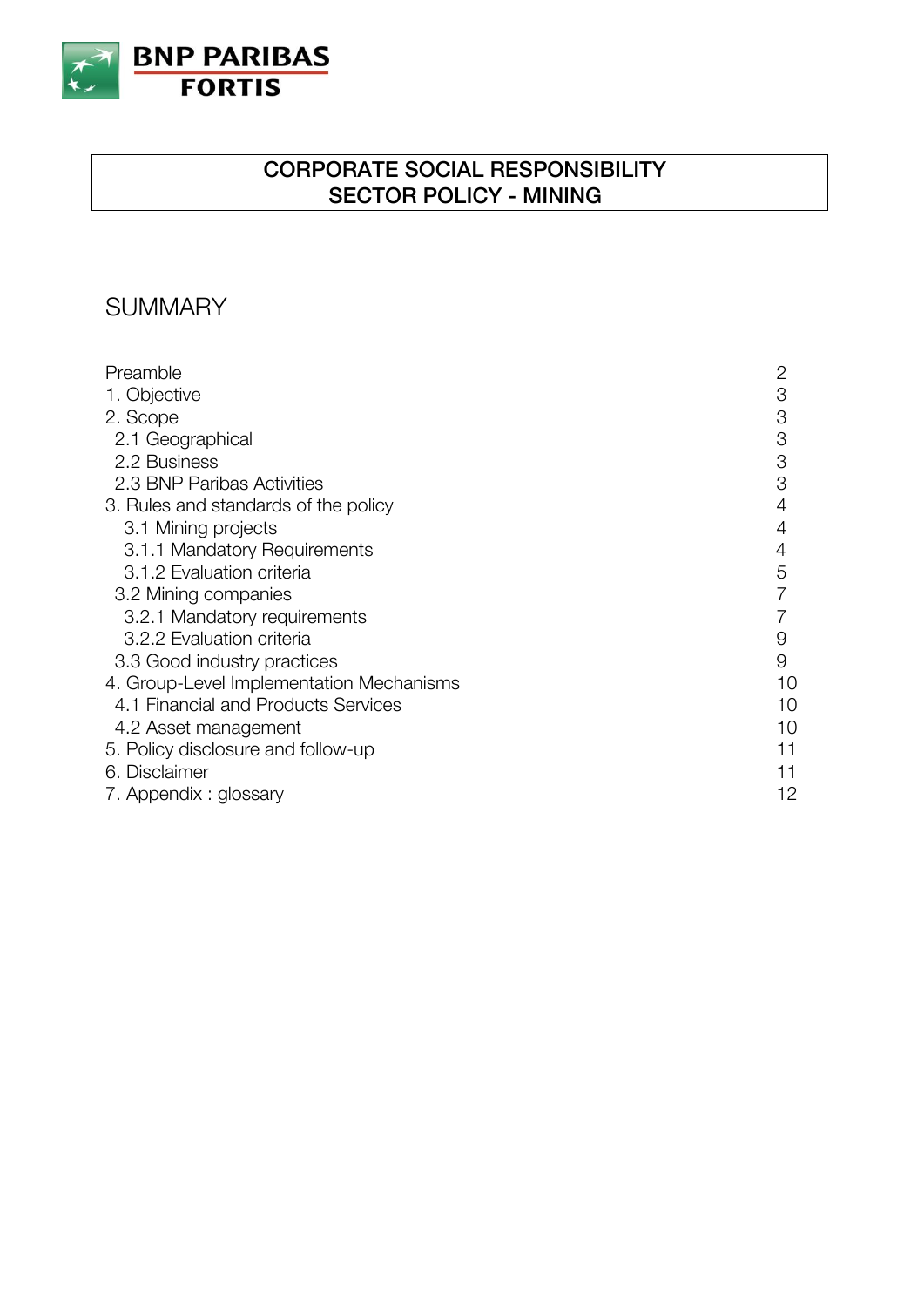

## Preamble

As part of its commitment to corporate social responsibility, BNP Paribas has developed a consistent policy regarding its financial services and asset management activities for the mining industry.

The mining sector provides mineral resources which are essential inputs to most sectors of the economy. World population growth, combined with the expectations of developing countries populations for higher levels of infrastructures, services and goods comparable to those enjoyed by the populations of most developed countries, are two factors that contribute to increase the world demand for mineral resources, while available mineral reserves get progressively scarcer and more difficult to access.

The mining sector also represents a significant share of national revenue in a wide range of countries and the responsible development of the mining industry is absolutely crucial in these countries in terms of revenue generation, employment, infrastructure development and support to production.

These considerations should however be balanced against the specific environmental, social, and governance risks associated to the mining industry. These cover water use and quality (especially in areas subject to water scarcity), waste generation, local air pollution and greenhouse gases emissions, land use and impacts on biodiversity, human rights impacts (land reclamation, working conditions, local communities' health and safety, population influx, physical or economic resettlement, impacts on indigenous people's livelihood and cultural identity), as well as governance (revenue transparency, environmental and social policies) and benefit sharing issues (such as local job creation and contribution to local economic and social development).

BNP Paribas also acknowledges that coal usages widely contribute to CO2 emissions, and is a key contributor to climate change. In order to meet the objectives set by the Paris Agreement and in line with the associated pathways published by the IPCC, coal production and usage have to be reduced sharply. In this context, BNP Paribas has defined a very ambitious policy towards coal and has decided not to support any more companies involved in thermal coal extraction and trading with no exit strategy.

BNP Paribas has defined the present sector policy to take into account the abovementioned considerations and to establish consistent rules for the bank's worldwide activities, with a view to provide financial products and services to companies and projects in the mining industry in a balanced and responsible manner. BNP Paribas encourages Mining Companies and Mining Projects to operate and adopt industry best sustainability practices.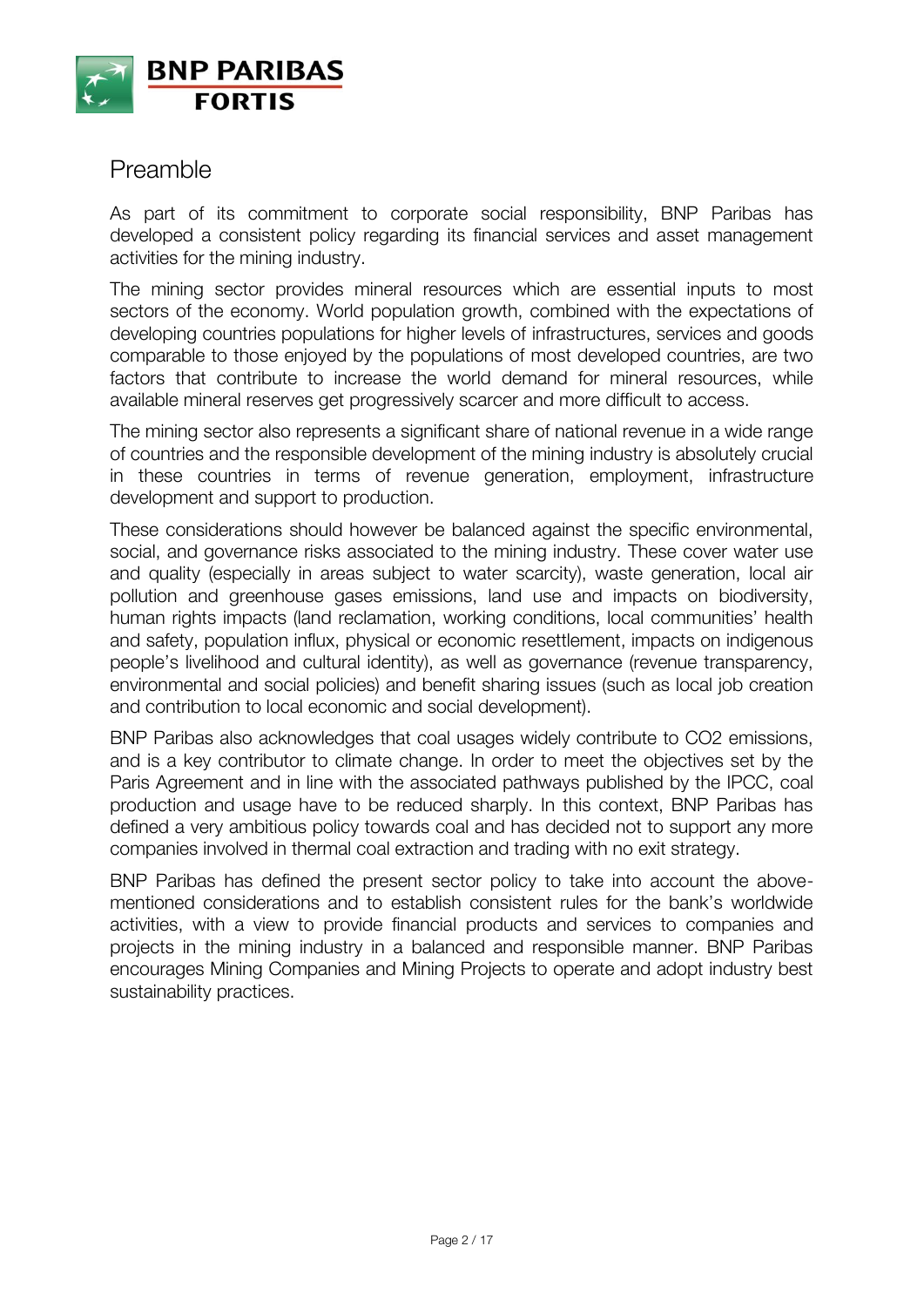

# 1. Objective

This policy defines a set of rules and procedures regarding financial products and services provided by BNP Paribas entities. They aim at addressing environmental, social and governance issues of the mining sector and at establishing guidelines for conducting business in a responsible manner.

## 2. Scope

### 2.1 Geographical

Worldwide

#### 2.2 Business

#### **This policy covers:**

- **Mining projects:** greenfield and/or expansion of existing projects, covering the following phases: mine planning and development (including dedicated infrastructures located within the mining area), operation, on-site processing of extracted ores, mine closure and rehabilitation.
- **Mining companies:** companies, groups or joint-ventures owning mining assets (which represent a significant share of their total assets) and which are involved in exploration, development or operation of such mining assets

### 2.3 BNP Paribas activities

**BNP Paribas Group entities:** this policy applies to all business lines, branches, subsidiaries and joint ventures of which BNP Paribas has the operational control. When BNP Paribas establishes new joint ventures in which it has a minority stake, it strives to include its standards as part of the joint venture agreement.

**Financial products & services:** this policy applies to all activities provided by BNP Paribas (lending, guarantees, debt and equity capital markets, advisory, hedging and ancillary services, etc.). It covers all new clients and transactions. Agreements with mining companies that predate this policy will be reviewed accordingly upon their renewal or as they are due for review.

Asset management: this policy applies to all BNP Paribas entities managing proprietary assets and third-party assets, with the exception of index-linked products and mandates. External asset managers are actively monitored and encouraged to adhere to BNP Paribas standards.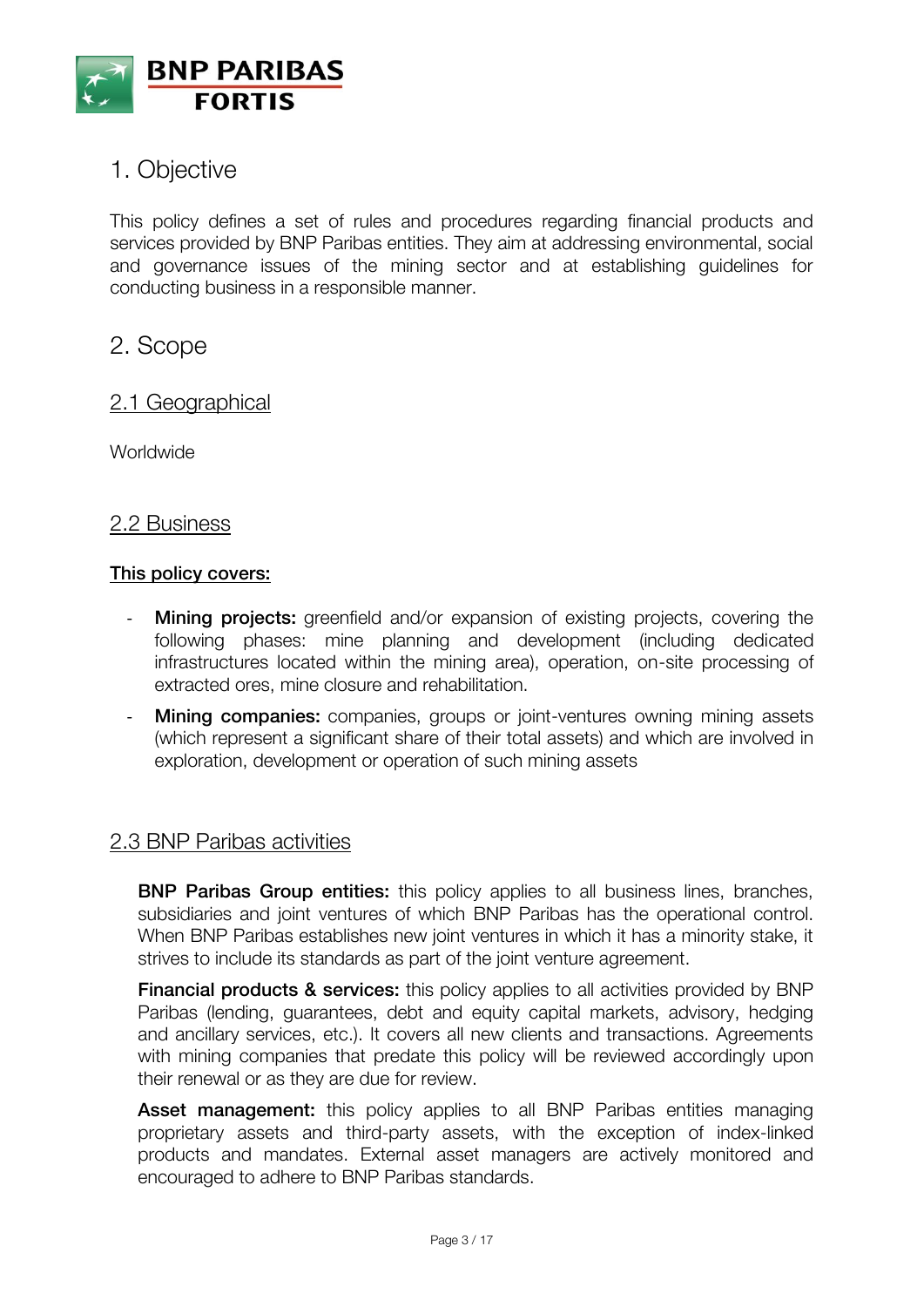

# 3. Rules and standards of the policy

BNP Paribas expects Mining Companies to comply, and Mining Projects to be developed and operated in accordance, with existing local laws and licensing arrangements as well as with international conventions ratified by the countries in which they operate and/or are developed.

As part of its internal compliance process, BNP Paribas implements strengthened oversight and control measures to identify, inter alia, governance risks (including corruption), for all new clients and transactions.

In addition to the compliance with these regulations and standards, this policy sets specific criteria to be respected by Mining Projects and Mining Companies. Such criteria are split in two categories: mandatory requirements and evaluation criteria.

Mandatory requirements are to be understood as sine qua non: those have to be met without exception before BNP Paribas considers providing financial products and services to Mining Projects or Mining Companies.

In addition to these mandatory requirements, evaluation criteria have been identified to develop the analysis performed by BNP Paribas on Mining Projects and Mining Companies. Based on the results of such complementary due diligence, BNP Paribas reserves its right to request additional requirements or decline its involvement even if the mandatory requirements are met.

## 3.1 Mining Projects

3.1.1 Mandatory requirements

BNP Paribas will not provide any financial product or services to Mining Projects:

- When the mining area or the Associated Facilities are located on:
	- o UNESCO World Heritage Sites
	- o Wetlands on the Ramsar list
	- o Alliance for Zero Extinction sites
	- o IUCN Category I-IV areas
- That are located in countries under financial sanctions from France, the European Union, the USA, or the United Nations;
- That are located within an active armed conflict area;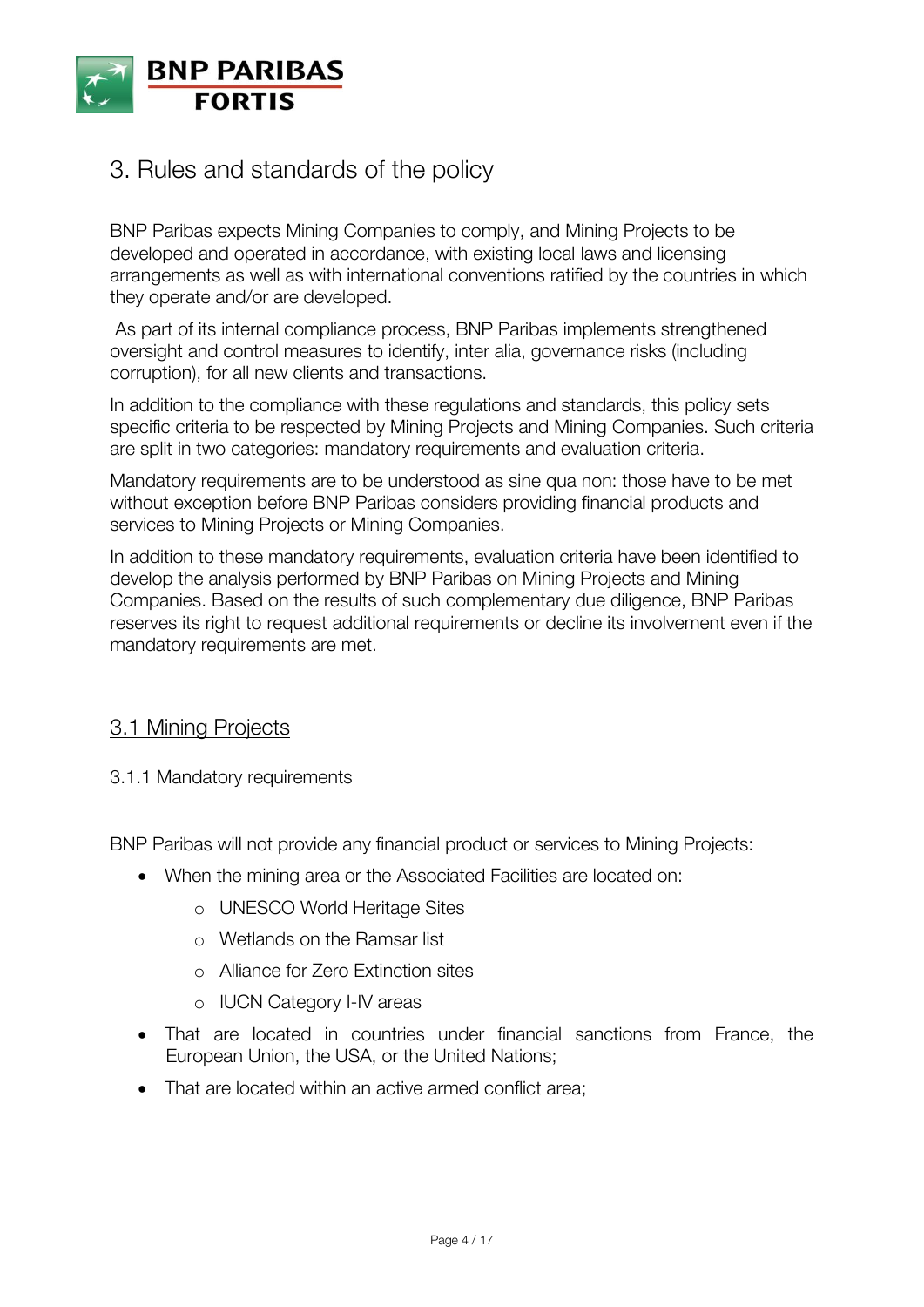

- That use child or forced labour as defined in the International Labour Organization (ILO) Conventions<sup>1</sup>;
- That do not operate in line with the requirements set out by the ILO in the C 176 Safety and Health in Mines Convention (1995);
- That do not include a site reclamation plan;
- That extract asbestos:
- That cannot provide a health and safety management plan and, for expansion of already operating projects, a track record regarding health and safety issues;
- That are artisanal and small-scale mining activities;
- That are Appalachian MTR projects;
- That use riverine or shallow marine tailings disposal

BNP Paribas will not provide any financial product or services to:

- Projects that are dedicated to thermal coal extraction;
- Infrastructures projects that are dedicated to thermal coal such as harbors or terminals of existing harbors, transportation of thermal coal by rail or road, storage of coal (warehouses).

In addition, BNP Paribas applies the Equator Principles to Project Finance lending and advisory services for Mining Projects as well as to corporate loans where at least 50% of the proceeds are dedicated to a Mining Project and where the borrower has effective control over the project.

#### 3.1.2 Evaluation criteria

BNP Paribas will also carry out an analysis of the proposed Mining Project. The following evaluation criteria will be considered as key areas of due diligence. BNP Paribas will therefore determine:

• Population

 $\overline{a}$ 

- o Whether the Mining Project requires physical or economic resettlement resulting from land acquisition or restrictions on land use. In such cases, the resettlement action plan and/or livelihood restoration plan (and in particular the compensation arrangements) will be assessed.
- o Whether the Mining Project has put in place a consultation plan commensurate to its scale and impacts as well as a grievance mechanism through which stakeholders' concerns can be raised and addressed.

<sup>&</sup>lt;sup>1</sup> C138 Minimum Age Convention, 1973; C182 Worst Forms of Child Labour Convention, 1999; C29 Forced Labour Convention, 1930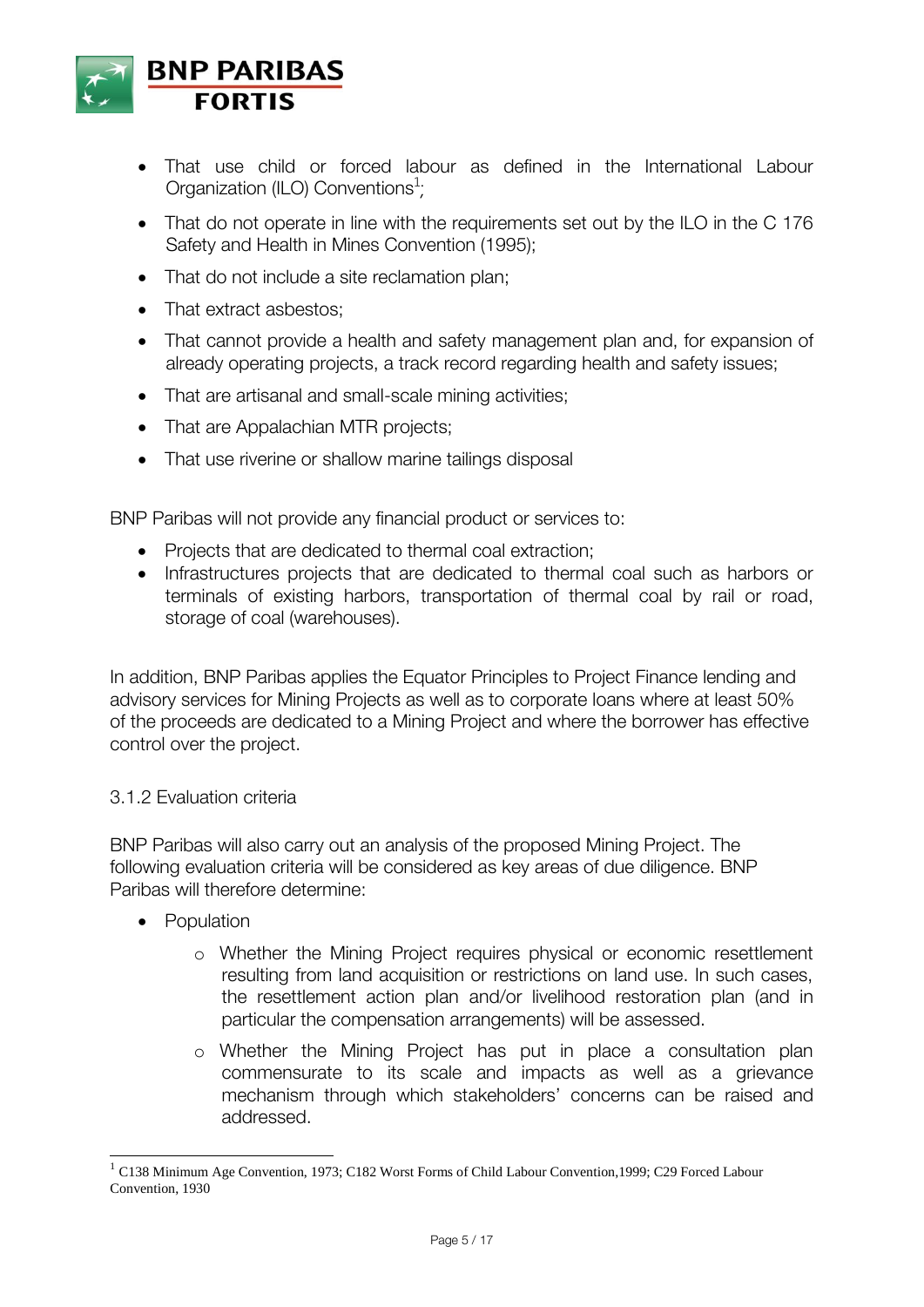

- o Whether the Mining Project has established initiatives benefitting positively to the local communities (including local employment programs, local sourcing of goods and services, or public infrastructure financing)
- o In addition, BNP Paribas expects Mining Projects to implement effective, transparent and culturally adapted communication to project-affected people.
- Water use and pollution
	- o Whether the Mining Project is located in a water stressed area where water demand from mining activities could compete with other water use. In such cases, measures taken by the Mining Project to minimize its water use and to monitor its impact on water availability for other users will be assessed. Specific attention will be given to strategies demonstrating a continuous improvement approach.
	- o Whether the Mining Project is managing adequately its effluents to minimize water pollution.
- Air emissions
	- o Whether the Mining Project has taken steps to minimize GHG emissions from its operations and power sources, as well as to minimize air emissions (e.g. dust) and resulting impacts on the local environment and communities.
- Tailings disposal and waste rock dumps
	- o Whether the tailings storage facility (or disposal methodology) is designed according to Good industry practices in terms of safety and containment over the long term. Deep sea tailings placement (DSTP) may be considered only when deemed the most suitable option based on the conclusions of a feasibility study and of an environmental and social impact assessment of other tailings management alternatives.
	- o Whether the waste rock dump is designed according to Good industry practices in order to minimize erosion, reduce safety risks, and manage potentially acid generating wastes over the long term.
- Biodiversity and Ecosystem Services
	- o Whether the Mining Project is located in, or has impacts on, High Conservation Value (HCV) areas. In such case, measures taken by the Mining Project to avoid adverse impacts, as well as to ensure no irremediable loss of these values will be assessed
	- o Whether the Mining Project is located in or near IUCN Category V-VI areas. In such case, measures taken by the Mining Project to ensure compatibility with the objectives of the protected areas will be assessed.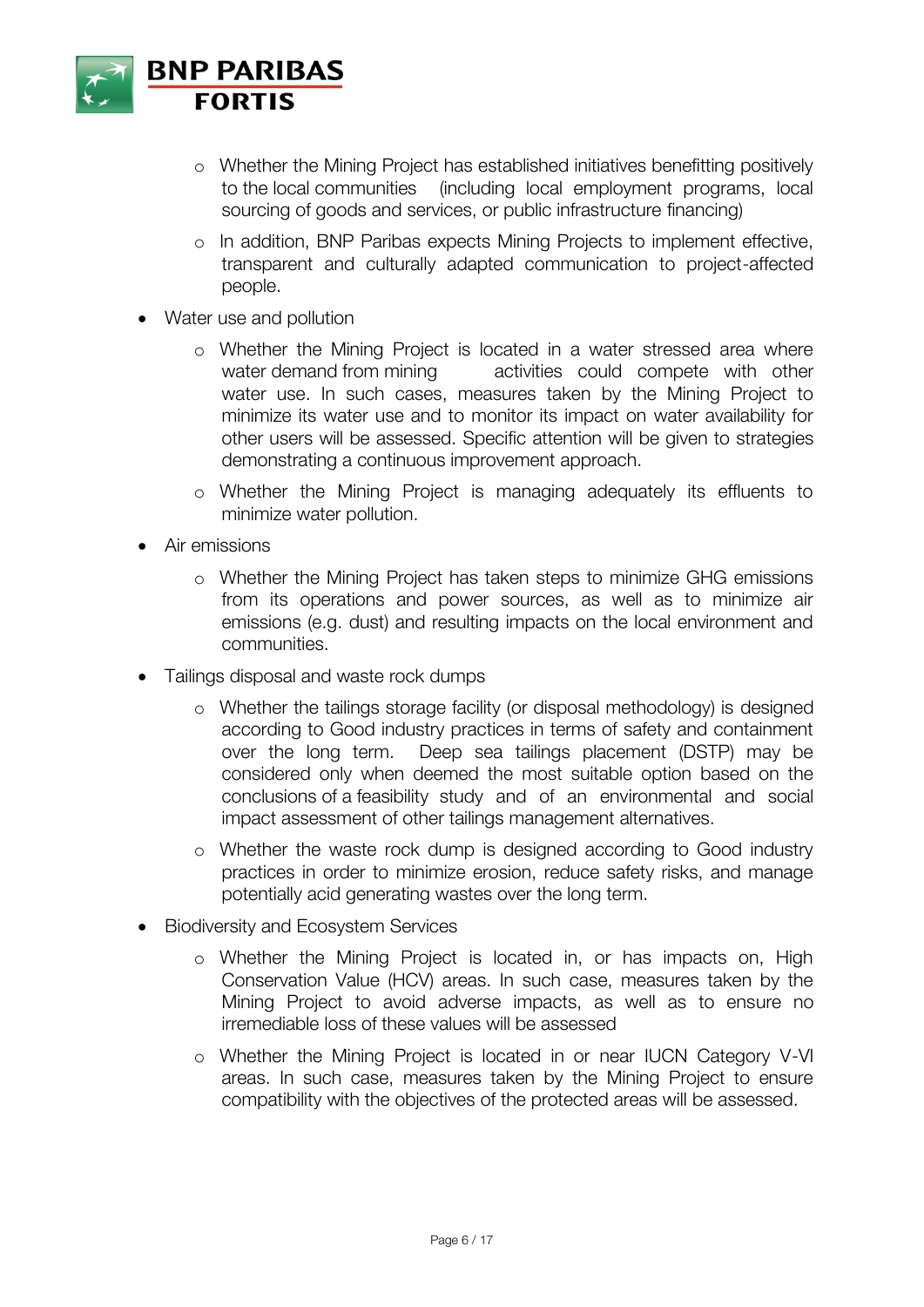

- $\bullet$  Location
	- o Whether the Mining Project is located in an area subject to flooding and/or to seismic risk. In such case project's design and mitigation measures covering these risks will be assessed.
- Health and Safety
	- o The health and safety management plan and/or track record of the Mining Project will be assessed.
- Reclamation Plan
	- o Whether the mine closure and reclamation plan is supported by appropriate financial reserves, other relevant financial instruments or suitable financial capacity.
- **Transparency** 
	- o Whether the Mining Project publicly discloses payments to the host government (such as royalties, taxes, and profit sharing).
- **Security** 
	- o Whether the Mining Project has a policy in place covering the security aspects of its operations (e.g. through the use of security personnel) while ensuring respect of human rights.

BNP Paribas encourages the on-line disclosure of project related information such as the Environmental and Social Impact Assessment and the Environmental and Social Management Plan as well as the disclosure of information to respond specifically to issues raised by stakeholders.

BNP Paribas also expects Mining Projects to develop and implement a comprehensive Environmental and Social Management System, covering the construction and operational phases.

#### 3.2 Mining companies

#### 3.2.1 Mandatory requirements

BNP Paribas will not provide any financial products or services to Mining Companies that:

- Have their headquarters located in countries under financial sanctions from France, the European Union or the USA, or the United Nations;
- Use child or forced labor as defined in the International Labor Organization (ILO) Conventions $2$ :
- Cannot provide a track record regarding health and safety at company level;

 $\overline{\phantom{a}}$ <sup>2</sup> C138 Minimum Age Convention, 1973; C182 Worst Forms of Child Labor Convention,1999; C29 Forced Labor Convention, 1930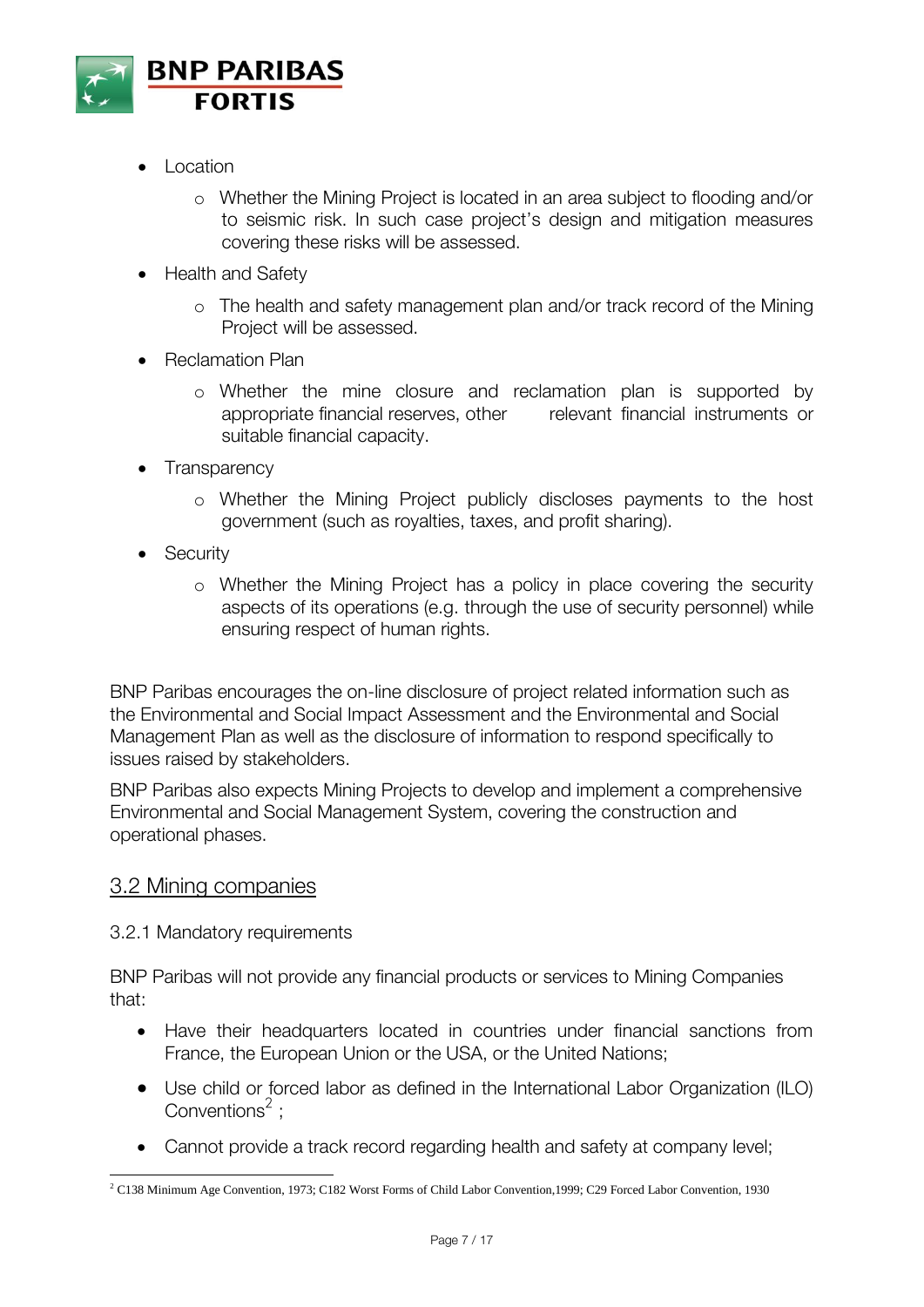

- Fxtract asbestos:
- Cannot disclose or provide on demand information at company level on their performance related to water use, waste and GHG emissions as well as strategies regarding land reclamation.

BNP Paribas will not finance artisanal and small scale mining companies.

Specific criteria for companies involved in thermal coal mining:

BNP Paribas will not provide any financial products or services to mining entities<sup>3</sup> that:

- Are producers of coal extracted from Appalachian MTR operations;
- Are developing or are planning to develop thermal coal extraction capacities (new mines or expansion of existing ones);
- Do not have a strategy to exit from thermal coal activities by 2030 for European Union and OECD countries and 2040 for the rest of the world.

BNP Paribas will not provide any financial products or services to mining entities<sup>4</sup> that belong to groups that:

- produce more than 10 million tons of thermal coal per year, or
- generate more than 20% of their revenues from thermal coal.

BNP Paribas will not provide any financial products or services to infrastructure companies that are significantly involved in thermal coal including:

- Harbors or terminals of existing harbors,
- Transportation of thermal coal by rail or road,
- Storage of coal (warehouses).

BNP Paribas will not provide any financial products or services to traders dedicated to thermal coal.

 $\overline{\phantom{a}}$ 

 $3$  Any legal entity which owns or operates thermal coal mining assets.

<sup>&</sup>lt;sup>4</sup> Any legal entity which owns or operates thermal coal mining assets.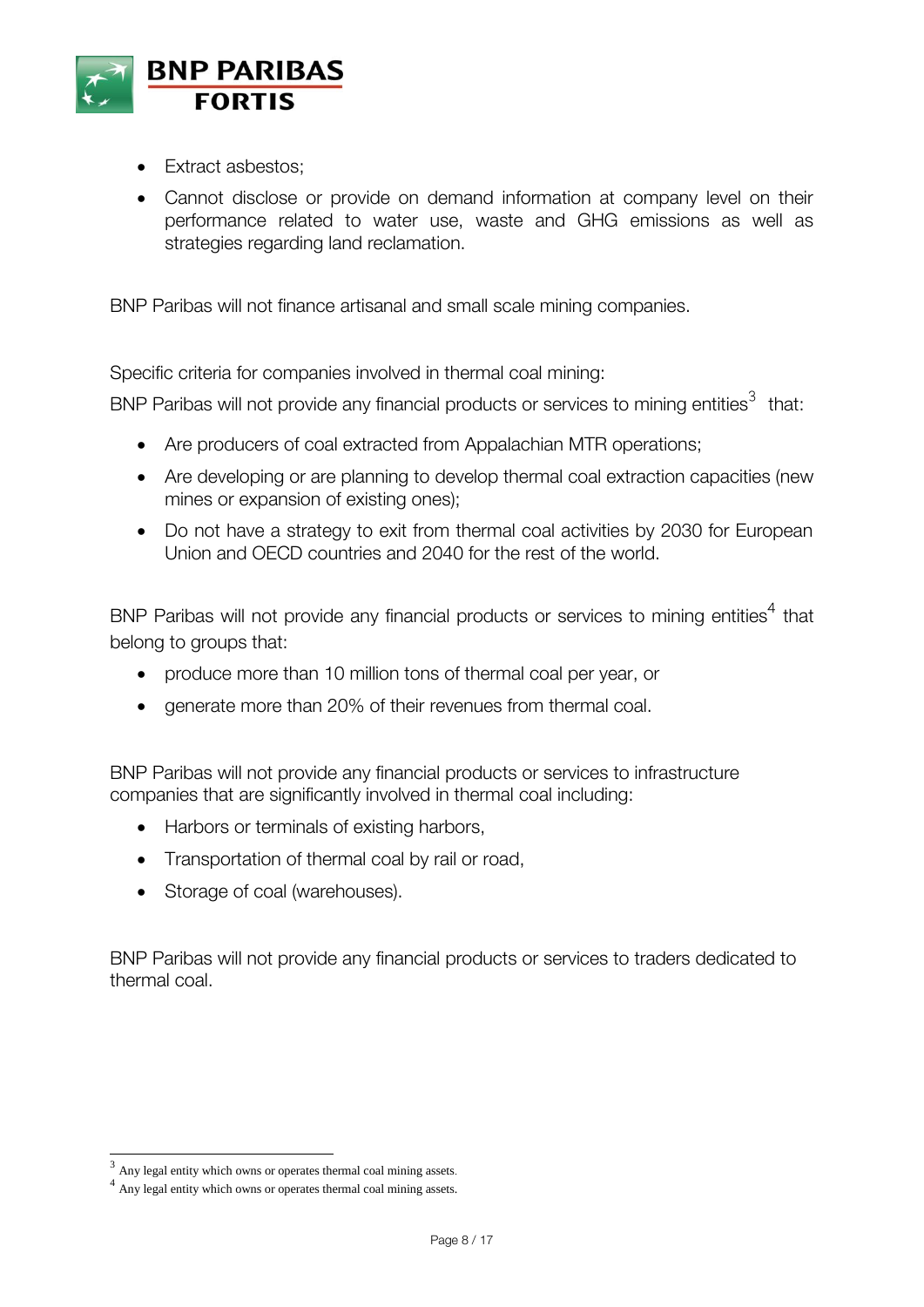

#### 3.2.2 Evaluation criteria

-

BNP Paribas will also carry out an analysis of the considered Mining Company. The following evaluation criteria will be considered as key areas of due diligence. BNP Paribas will therefore assess:

- Whether the Mining Company develops its new mining projects following the principles set out in 2.
- Whether the Mining Company operates its existing mining projects according to Good industry practices, and whether appropriate action is being taken to ensure continuous improvement.
- The level of transparency of the Mining Company with regard to the disclosure of payments made to host governments (such as royalties, taxes, and profit sharing).
- The level of transparency of the Mining Company towards its stakeholders, through communication and stakeholder engagement plans, as well as the quality of its disclosure on key environmental, social and governance issues and related performance.
- The Mining Company's policy regarding engagement with, and sustainable development of, local communities
- Whether the Mining Company has been regularly and repeatedly criticized for its environmental, social, security (including use of security forces) and governance performance on material issues, and enquire about actions taken to address them.

## 3.3 Good industry practices

-

BNP Paribas encourages Mining Companies (including developers of specific Mining Projects) to move toward good industry practices regarding environmental, social and governance issues, by joining recognized initiatives such as:

- Initiatives and standards set out to support and enact a set of core values in various areas (e.g. human rights, labor conditions, environmental performance, combat against corruption), either general or specific to the mining sector, such as
	- o The UN Global Compact;
	- o The UN Guiding Principles on Business and Human Rights;
	- o The OECD Guidelines for Multinational Enterprises;
	- o The IFC Performance Standards ;
	- o The WB/IFC Environmental, Health, and Safety (EHS) General Guidelines;
	- o The WB/IFC EHS Guidelines for Mining;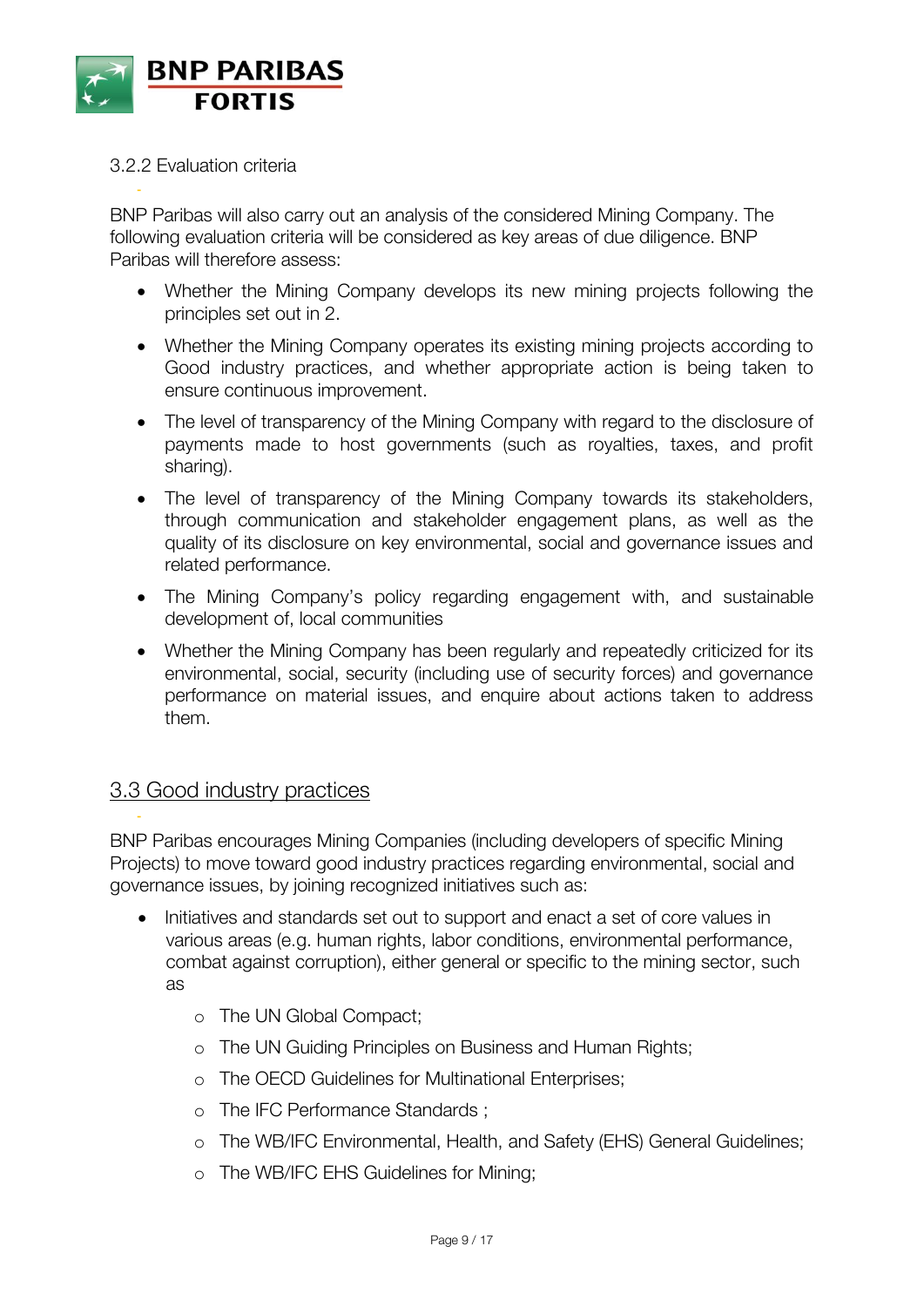

- o The International Council on Mining and Metals (ICMM).
- Initiatives set out to improve transparency, accountability, and reporting, in general and in the mining sector, such as
	- o The Global Reporting Initiative (GRI);
	- o The Carbon and Water Disclosure Projects;
	- o The Extractive Industries Transparency Initiative (EITI).
- Initiatives set out to ensure the respect of human rights and fundamental freedoms in the context of companies' safety and security operations, such as
	- o The Voluntary Principles on Security and Human Rights (Voluntary Principles).
- Sector initiatives that cover specific activities within the mining sector, such as:
	- o The Kimberley process (diamond production);
	- o The International Cyanide Management Code (gold mining).

## 4. Group-Level Implementation Mechanisms

### 4.1 Financial and products services

The information related to the above requirements will be obtained from the mining clients by BNP Paribas' client relationship managers.

BNP Paribas will review regularly the performance of mining companies against the policy.

Thermal coal companies in particular will be reviewed on an annual basis. If BNP Paribas becomes aware that a client operates outside the requirements of the policy, a dialogue will be engaged with the client in order to find an acceptable solution to improve the situation in a timely manner. If this dialogue is unfruitful BNP Paribas may decide not to pursue any new business with such client and will place existing business under review taking into account existing contractual agreements.

### 4.2 Asset Management

BNP Paribas entities managing third-party assets will progressively implement all the relevant requirements of this policy. A transition is indeed necessary due to the fact that existing and potential investors have to be informed of the existence and implications of this policy.

BNP Paribas entities managing third-party assets have defined extra rules related to thermal coal that are adapted to the specificity of their activities and that are in line with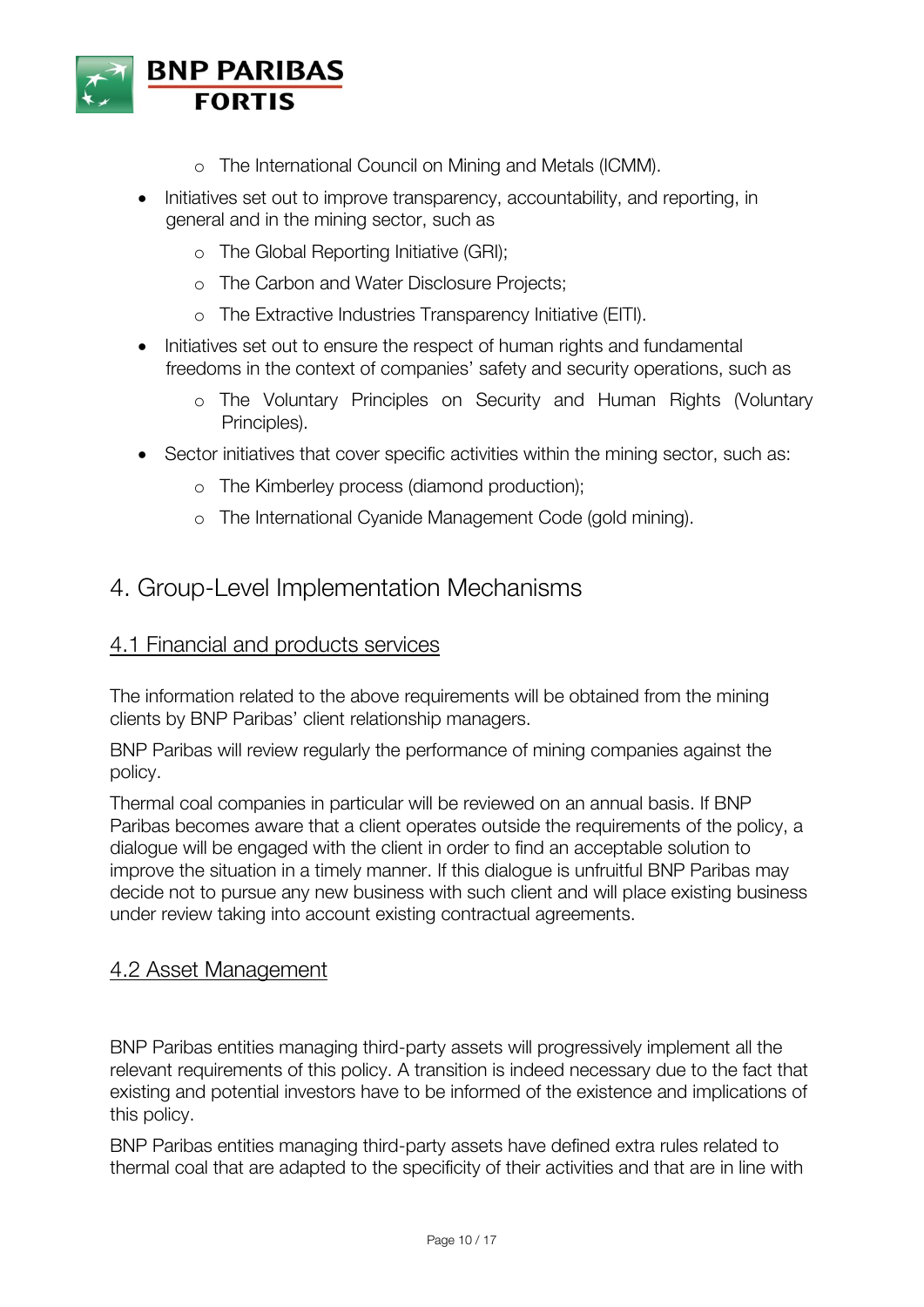

the Bank's commitment to exit thermal coal. As examples, BNP Paribas Asset Management has adopted a detailed policy on coal covering mining which details the criteria to monitor and reduce their exposure to coal<sup>5</sup> and BNP Paribas Cardif has adopted a phase-out of its investments in thermal coal mining with a 2030 deadline<sup>6</sup>.

## 5. Policy disclosure and follow-up

BNP Paribas' stakeholders will be informed of the existence and the content of this policy. Such policy will be posted on BNP Paribas' website. Furthermore a copy will be systematically provided to our clients and potential clients as part of the due diligence process or upon discussion of any financial services to be provided subsequent to the official release date of this policy.

BNP Paribas will review this policy regularly and in the light of the prevailing circumstances it may update it to make sure it is in continued alliance with national and international regulations and best practices.

## 6. Disclaimer

 $\overline{\phantom{a}}$ 

In order to comply with regulations and to implement the principles defined in its internal procedures and sector policies, BNP Paribas endeavors to source accurate and reliable information, particularly from mining companies, on their sustainability policies and practices. BNP Paribas relies on this information gathered from mining companies and its partners. However, its decision is dependent on the quality, accuracy and up-todatedness of this third-party information.

<sup>&</sup>lt;sup>5</sup> https://www.bnpparibas-am.com/en/bnp-paribas-asset-management-announces-tighter-exclusion-policy-oncoal-companies/

<sup>6</sup> https://www.bnpparibascardif.com/documents/583427/1226570/PR\_BNPPC\_060720\_EN.pdf/04ed8799-25b8- 4335-a27f-0f7674f6dd2a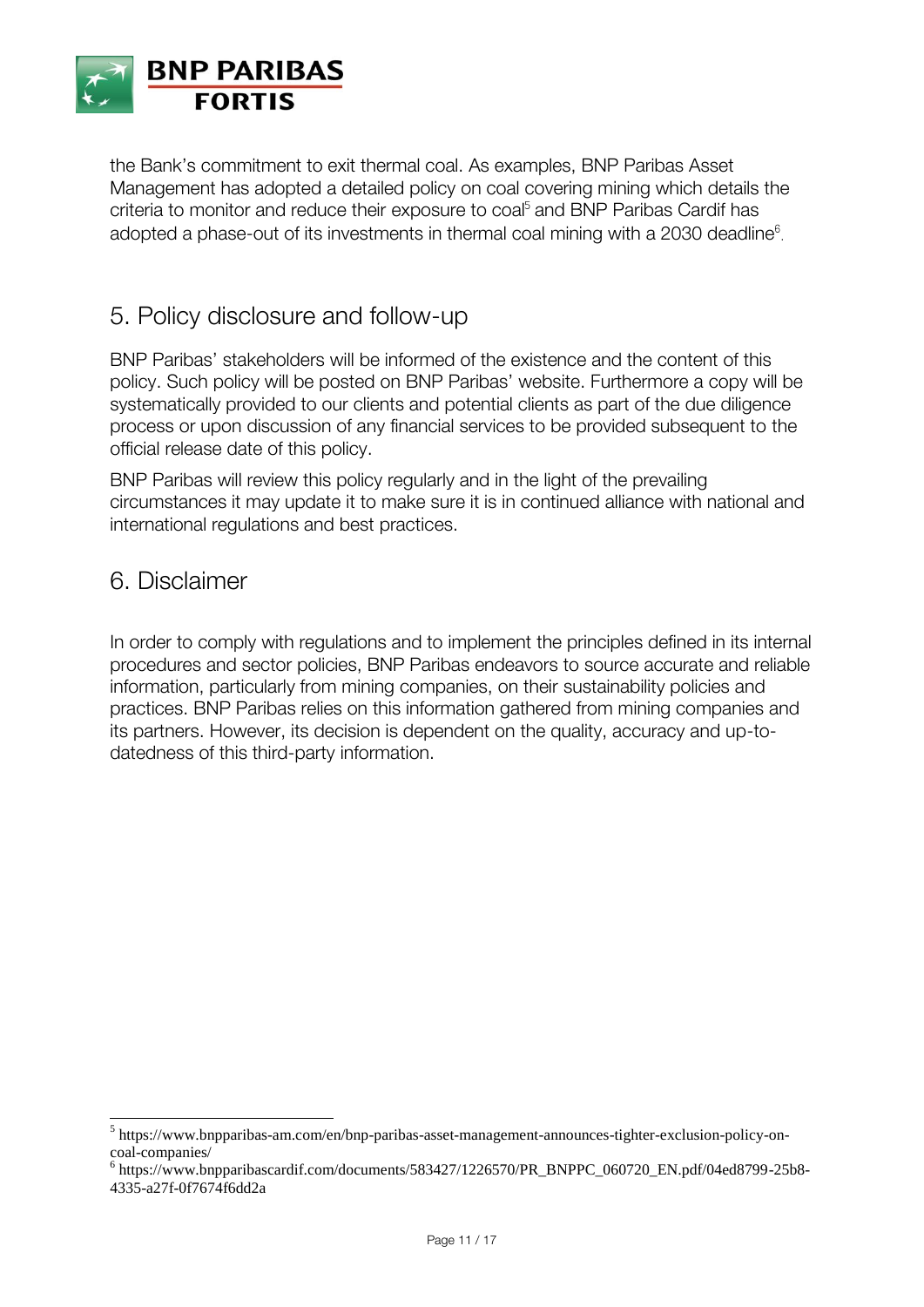

# 7. Appendix: Glossary

The following definitions apply in this policy:

| <b>Active</b><br>armed<br>conflict area                  | There is no current definition of "active armed conflicts" that is<br>recognized under international law. BNP Paribas has therefore<br>developed an internal definition for such areas, based on the<br>research made by several external specialist providers.                                                                                                                                                                                                                                                                                                                                                                                                                                                                      |
|----------------------------------------------------------|--------------------------------------------------------------------------------------------------------------------------------------------------------------------------------------------------------------------------------------------------------------------------------------------------------------------------------------------------------------------------------------------------------------------------------------------------------------------------------------------------------------------------------------------------------------------------------------------------------------------------------------------------------------------------------------------------------------------------------------|
| Alliance for Zero<br><b>Extinction</b><br>(AZE)<br>sites | The AZE is a joint initiative of worldwide biodiversity conservation<br>organizations, which aims to prevent extinctions by identifying and<br>safeguarding key sites, each one of which is the last remaining<br>refuge of one or more Endangered (EN) or Critically Endangered<br>(CR) species. AZE sites contain >95% of the known global<br>population of a given EN or CR species, or >95% of the population<br>for one life history segment (e.g. breeding or wintering) of the EN or<br>CR species. It also has distinctive features and definable<br>boundaries. For the above reasons, the loss of an AZE site would<br>result in the extinction of a species in the wild.<br>http://www.zeroextinction.org/index.html      |
| Appalachian<br>Mountaintop<br><b>Removal (MTR)</b>       | A surface mining technique that is used to extract coal reserves<br>near the surface in the steep terrain conditions characteristic of<br>Central Appalachia. This method may have adverse impacts on<br>communities (blasting may damage homes, endanger residents,<br>and leave communities exposed to coal dust) as well as the<br>environment (leftover rubble dumped into valleys, impacting<br>streams and contaminating drinking water sources for scores of<br>communities).                                                                                                                                                                                                                                                 |
| <b>Artisanal</b><br>and<br>small-scale<br>mining         | Ranges from very small operations that provide subsistence living,<br>to very small companies. A typical artisanal and small-scale mine is<br>characterized as a mine that operates at or near the surface,<br>would work with non-complex ore, which requires non-complex<br>mining and processing methods. Artisanal and small-scale mining<br>is often equated with informal, unstable or illegal operations that<br>are typified by complete lack of capital, haphazard mining<br>methods, and environmental damage and health and safety risks.<br>Artisanal and small-scale mining operations often involve informal<br>or temporary workers, with little or no patrimony, operating with<br>rudimentary, low cost techniques. |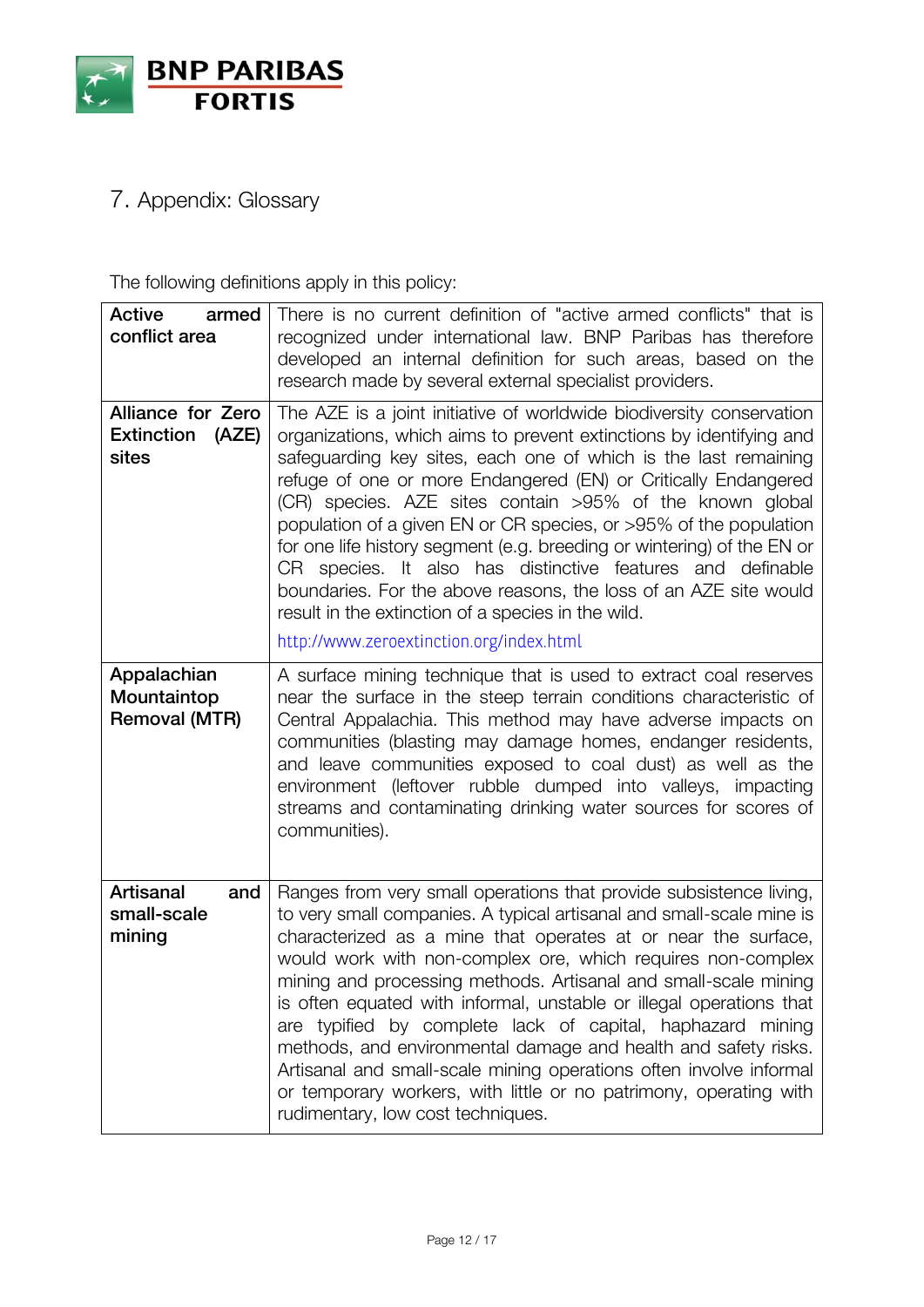

| <b>Associated</b><br><b>Facilities</b>                                      | Associated facilities are facilities that are not funded as part of the<br>project and that would not have been constructed or expanded if<br>the project did not exist and without which the project would not<br>be viable. Associated facilities may include railways, roads, captive<br>power plants or transmission lines, pipelines, utilities, warehouses,<br>and logistics terminals.                                                                                                                                                           |
|-----------------------------------------------------------------------------|---------------------------------------------------------------------------------------------------------------------------------------------------------------------------------------------------------------------------------------------------------------------------------------------------------------------------------------------------------------------------------------------------------------------------------------------------------------------------------------------------------------------------------------------------------|
| Carbon<br>and<br><b>Water Disclosure</b><br><b>Projects</b>                 | The Carbon Disclosure Project (CDP) is an independent not-for-<br>profit organization working to drive greenhouse gas emissions<br>reduction and sustainable water use by business and cities. The<br>CDP works with companies to establish methodologies and<br>encourage disclosure and management of climate and water data<br>(e.g. greenhouse gas emissions, water use and pollution), and with<br>investors to assess risks and opportunities related to climate<br>change and water scarcity, flooding, and pollution.<br>https://www.cdp.net/fr |
|                                                                             | https://www.cdp.net/fr/water                                                                                                                                                                                                                                                                                                                                                                                                                                                                                                                            |
| Deep-sea<br><b>Tailings</b><br>Placement                                    | Involves the discharge of wastes below the maximum depth of the<br>surface mix layer, the euphotic zone and the upwelling zone, on<br>the assumption that the waste will not be re-mobilized in the<br>surface water. When the waste is discharged from the pipeline, it<br>continues to flow downwards, eventually settling on the sea floor at<br>great depths (usually deeper than 1000 meters).                                                                                                                                                     |
| Equator<br><b>Principles</b>                                                | The Equator Principles are a financial industry benchmark for<br>determining, assessing and managing environmental and social<br>risks in projects. The Group has adopted the Equator Principles in<br>October 2008. The official text is available at the following address:<br>http://www.equator-principles.com/                                                                                                                                                                                                                                     |
| <b>Extractive</b><br><b>Industries</b><br>Transparency<br>Initiative (EITI) | The EITI is a global standard ensuring transparency of payments<br>from natural resources companies. It is a coalition of governments,<br>companies, civil society groups, investors, and international<br>organisations.<br>http://eiti.org/                                                                                                                                                                                                                                                                                                           |
| <b>Forced labour</b>                                                        | Forced labour means work or service exacted from a person under<br>threat or penalty, which includes penal sanctions and the loss of<br>rights and privileges, where the person has not offered him/herself<br>voluntarily (Forced Labour Convention n°29, ILO 2001a)                                                                                                                                                                                                                                                                                   |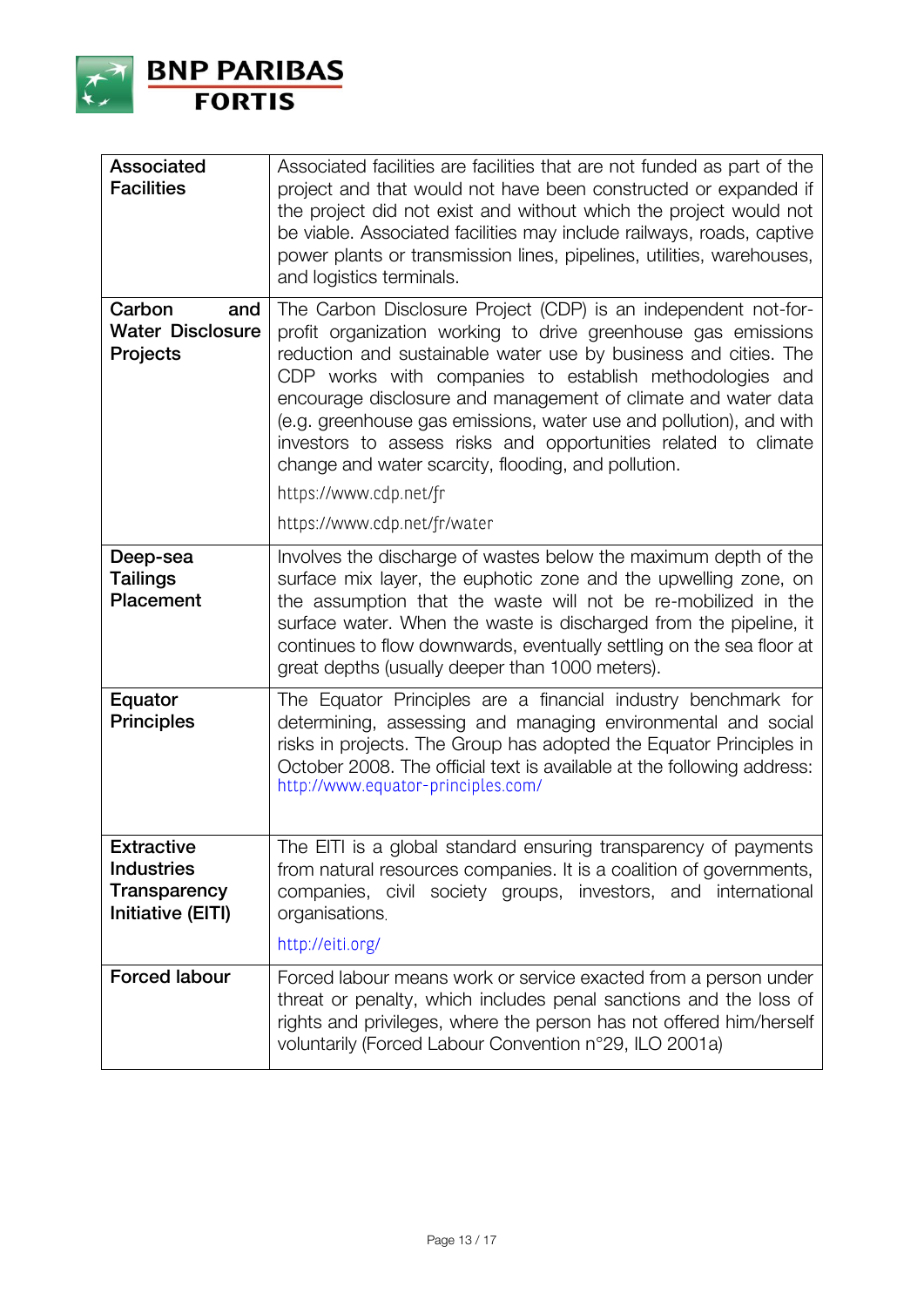

| <b>Global Compact</b> | The UN Global Compact is a strategic policy initiative for<br>businesses that are committed to aligning their operations and<br>strategies with ten universally accepted principles in the areas of<br>human rights, labour, environment and anti-corruption, and is<br>endorsed by chief executives of the member businesses. BNP<br>Paribas is a signatory of the UN Global Compact since 2003.<br>http://www.unglobalcompact.org/ |
|-----------------------|--------------------------------------------------------------------------------------------------------------------------------------------------------------------------------------------------------------------------------------------------------------------------------------------------------------------------------------------------------------------------------------------------------------------------------------|
| <b>GRI</b>            | The Global Reporting Initiative (GRI) is a non-profit organization<br>that promotes economic, environmental and social sustainability.<br>provides all companies and organizations with<br><b>GRI</b><br>- a<br>comprehensive sustainability reporting framework that is widely<br>used around the world.<br>https://www.globalreporting.org/                                                                                        |

| High<br>Conservation<br>Value (HCV) areas | High Conservation Value areas are critical areas in a landscape<br>which need to be appropriately managed in order to maintain or<br>enhance High Conservation Values. There are six main types of<br>HCV areas:        |
|-------------------------------------------|-------------------------------------------------------------------------------------------------------------------------------------------------------------------------------------------------------------------------|
|                                           | - Areas containing globally, regionally or nationally<br>significant concentrations of biodiversity values (e.g. endemism,<br>endangered species, refugia).                                                             |
|                                           | Globally, regionally or nationally significant<br>large<br>landscape-level areas where viable populations of most if not all<br>naturally occurring species exist in natural patterns of distribution<br>and abundance. |
|                                           | - Areas that are in or contain rare, threatened or<br>endangered ecosystems.                                                                                                                                            |
|                                           | - Areas that provide basic ecosystem services in critical<br>situations (e.g. watershed protection, erosion control).                                                                                                   |
|                                           | - Areas fundamental to meeting basic needs of local<br>communities (e.g. subsistence, health).                                                                                                                          |
|                                           | - Areas critical to local communities' traditional cultural<br>identity (areas of cultural, ecological, economic or religious<br>identified<br>in cooperation<br>with<br>local<br>significance<br>such<br>communities). |
|                                           | http://www.hcvnetwork.org/                                                                                                                                                                                              |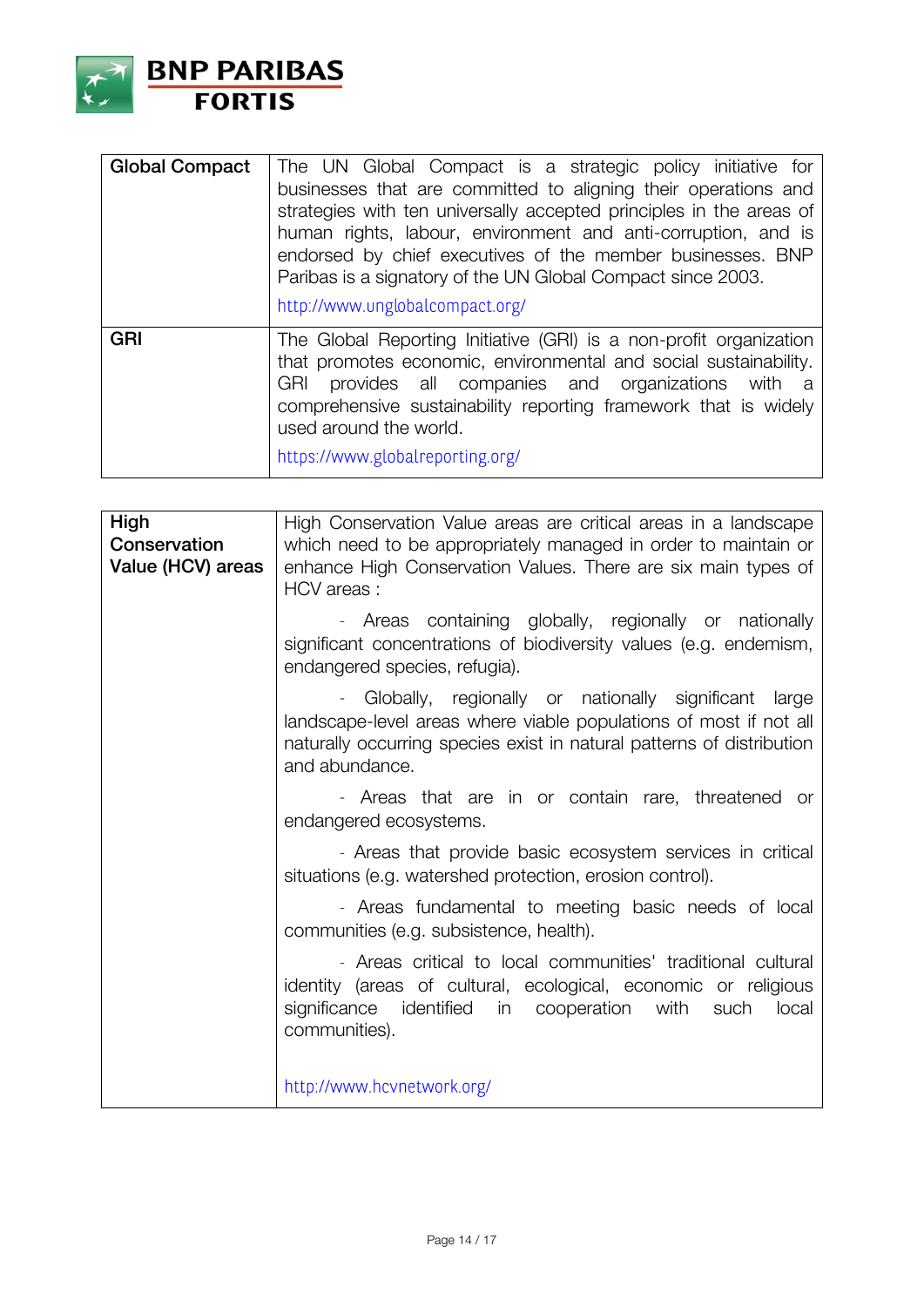

| International<br><b>Council on Mining</b><br><b>Metals</b><br>and<br>(ICMM) | The International Council on Mining and Metals (ICMM) was<br>in 2001<br>to<br>improve sustainable development<br>established<br>performance in the mining and metals industry. Today, it brings<br>together several leading mining and metals companies as well as<br>national and regional mining associations and global commodity<br>associations.                                                                      |
|-----------------------------------------------------------------------------|----------------------------------------------------------------------------------------------------------------------------------------------------------------------------------------------------------------------------------------------------------------------------------------------------------------------------------------------------------------------------------------------------------------------------|
|                                                                             | The ICMM engages with a broad range of stakeholders $-$<br>governments, international organizations, communities<br>and<br>indigenous peoples, civil society and academia – in order to build<br>meaningful relationships. Its vision is one of leading companies<br>working together and with others to strengthen the contribution of<br>mining, minerals and metals to sustainable development.<br>http://www.icmm.com/ |
| International<br>Cyanide                                                    | The Cyanide Code is a voluntary industry program for the gold<br>mining industry to promote:                                                                                                                                                                                                                                                                                                                               |
| Management<br>Code (ICMC)                                                   | - Responsible management of cyanide used in gold mining                                                                                                                                                                                                                                                                                                                                                                    |
|                                                                             |                                                                                                                                                                                                                                                                                                                                                                                                                            |
|                                                                             | - Enhance the protection of human health, and                                                                                                                                                                                                                                                                                                                                                                              |
|                                                                             | - Reduce the potential for environmental impacts.                                                                                                                                                                                                                                                                                                                                                                          |
|                                                                             | Companies that become signatories to the Cyanide Code must<br>have their operations audited by an independent third party to<br>demonstrate their compliance with the Cyanide Code.                                                                                                                                                                                                                                        |
|                                                                             | Audit results are made public to inform stakeholders of the status<br>of cyanide management practices at certified operations.                                                                                                                                                                                                                                                                                             |
|                                                                             | http://www.cyanidecode.org/                                                                                                                                                                                                                                                                                                                                                                                                |
| International<br>Labour<br>Organization (ILO)                               | The International Labour Organization (ILO) is a UN specialized<br>agency which seeks the promotion of social justice and<br>internationally recognized human and labour rights.<br>http://www.ilo.org/global/lang--en/index.htm                                                                                                                                                                                           |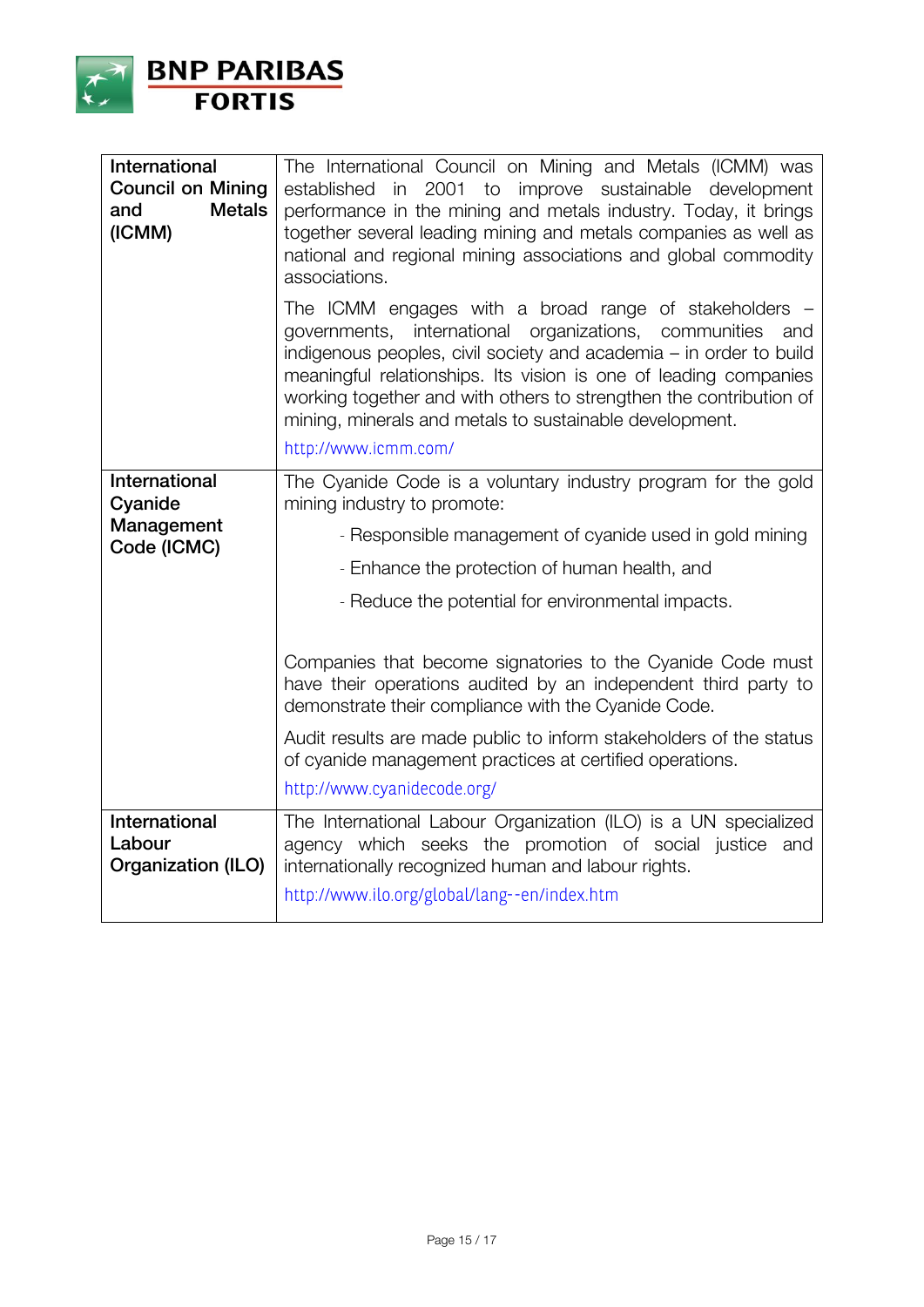

| <b>International</b><br><b>Union</b><br>for<br>Conservation<br>of<br><b>Nature</b><br>(IUCN) | The IUCN is a global conservation network gathering governments as<br>well as non-governmental organizations. One of the missions of the IUCN<br>is to help countries and communities designate and manage protected<br>areas on land and in the oceans.<br>Protected areas are divided into six categories:<br>I – Strict Nature Reserve (la) / Wilderness Area (lb),<br>II – National Park,<br>III – Natural Monument or Feature,<br>IV - Habitat / Species Management area,<br>V - Protected Landscape / Seascape,<br>VI - Protected area with sustainable use of natural resources |
|----------------------------------------------------------------------------------------------|----------------------------------------------------------------------------------------------------------------------------------------------------------------------------------------------------------------------------------------------------------------------------------------------------------------------------------------------------------------------------------------------------------------------------------------------------------------------------------------------------------------------------------------------------------------------------------------|
|                                                                                              | http://www.iucn.org/about/work/programmes/pa/pa_products/wcpa_categories/                                                                                                                                                                                                                                                                                                                                                                                                                                                                                                              |
| Kimberley<br>process                                                                         | The Kimberley Process (KP) is a joint governments, industry and civil<br>society initiative to stem the flow of conflict diamonds $-$ rough diamonds<br>used by rebel<br>movements to finance wars against<br>legitimate<br>governments.<br>http://www.kimberleyprocess.com/                                                                                                                                                                                                                                                                                                           |
| <b>Mine</b>                                                                                  | A mine is understood as a pit or excavation in the earth from which<br>mineral substances are taken. These substances can be metallic (e.g.<br>base metals, noble and precious metals, ferrous and non-ferrous metals,<br>incl. uranium) or non-metallic (e.g. coal, phosphate, potash) Quarries and<br>oil sands mining activities are not included in the scope of this policy.                                                                                                                                                                                                      |
| Mining area                                                                                  | The area that is registered with the national and local regulatory<br>authorities as part of the approval process. The boundaries of the mining<br>area are detailed in the operating license.                                                                                                                                                                                                                                                                                                                                                                                         |
| <b>Paris</b><br>Agreement<br><b>Climate</b><br>on<br>Change                                  | The Paris Agreement sets out a global framework to avoid dangerous<br>climate change by limiting global warming to well below 2°C and<br>pursuing efforts to limit it to 1.5°C. It also aims to strengthen countries'<br>ability to deal with the impacts of climate change and support them in<br>their efforts.                                                                                                                                                                                                                                                                      |
|                                                                                              | The Paris Agreement is the first-ever universal, legally binding global<br>climate change agreement, adopted at the Paris climate conference<br>(COP21) in December 2015.<br>https://ec.europa.eu/clima/policies/international/negotiations/paris_en                                                                                                                                                                                                                                                                                                                                   |
| <b>Riverine</b>                                                                              | The practice of disposing tailings into river systems.                                                                                                                                                                                                                                                                                                                                                                                                                                                                                                                                 |
| tailings<br>disposal                                                                         |                                                                                                                                                                                                                                                                                                                                                                                                                                                                                                                                                                                        |